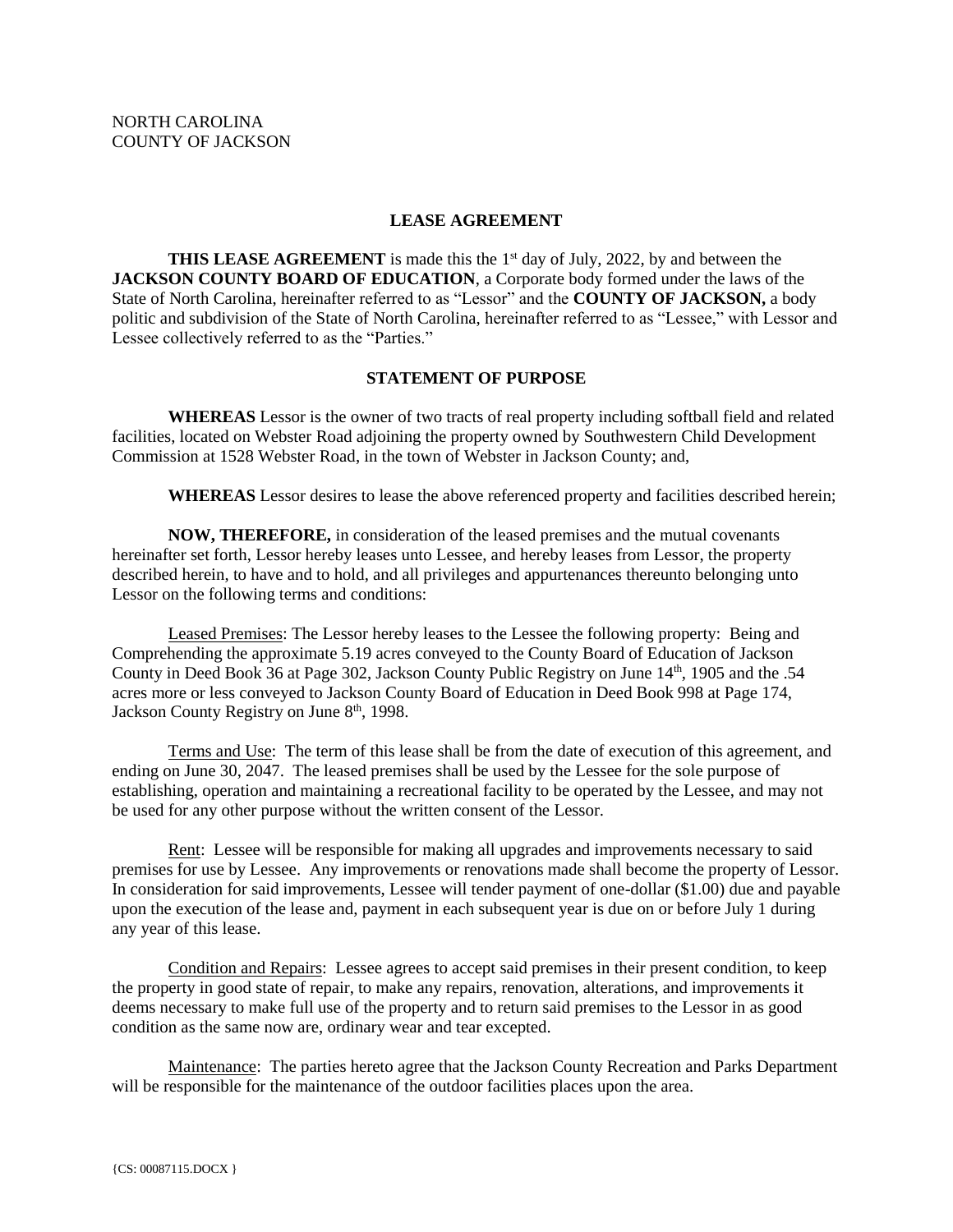Utilities: The parties hereto agree that the Lessee will pay for all utilities on outdoor facilities unless use by school activities causes utility costs to become excessive. In such case, a system of prorating utility costs will be devised by a joint committee from the County of Jackson and the Jackson County Board of Education.

Reservation of Use: During the High School season for Women's Softball, the Lessor will have priority use of the property for Women's softball games and practices and for use of the batting cages. The Lessor shall not have the right to use any other buildings located on said premises, unless written permission is received from the Lessee.

Restrictions: Lessor does hereby contract and agree that it will not permit school activities to use the area leased to the Lessee on rainy or snowy days or other days when the use of said area would cause unnecessary damage or cause the Lessee to expend unnecessary time or money in returning the area to its normal condition.

Assignment: The Lessee may not assign of sublet the whole or any part of the leased premises without the written consent and approval of the Lessor.

Renewal: Unless otherwise terminated prior to June 30, 2047, this Lease shall automatically renew on a year to year basis.

Termination of Lease other than Default: Lessor or Lessee may terminate this Lease without cause upon one-hundred eighty (180) days written notice to the other party. If Lessor terminates this agreement within the first ten (10) years, Lessor will be responsible for reimbursement of any unamortized portion of cost associated with renovation of the leased premises.

Disclaimer of Warranties: Lessor makes no warranty or representation, either express or implied, as to the value, design, condition, merchantability or fitness for a particular purpose or fitness for a particular use of the leased property or any part thereof or any other representation of warranty with respect the leased property or any part thereof. Lessor is not liable for any direct or indirect, incidental, special or consequential damage in connection with or arising out of this Lease or the existence, furnishing, functioning or use by anyone of any item, product, or service provided for herein.

Modification of Lease: This Lease Agreement contains all of the terms and conditions agreed to by the Lessor and the Lessee concerning the Lease of the above-described premises. There are no oral terms or conditions agreed to by the parties hereto which are not contained in this written agreement. There shall be no modification of this Lease Agreement unless the modification is in writing and signed by both parties.

Partial Invalidity: If any term, covenant, condition or provision of this Lease shall, to any extent, be invalid or unenforceable, the remainder of this Lease shall not be affected thereby, and shall be valid and enforceable to the fullest extent permitted by law.

Governing Law and Venue: This Lease shall be governed by and construed in accordance with the laws of the State of North Carolina, and venue of any dispute between the parties shall be in Jackson County, North Carolina.

Execution: Lessor and Lessee each represent and warrant to the other that all necessary authorizations and approvals required for execution and performance of this Lease have been given and that the undersigned individual or individuals is or are duly authorized to execute this Lease and bind the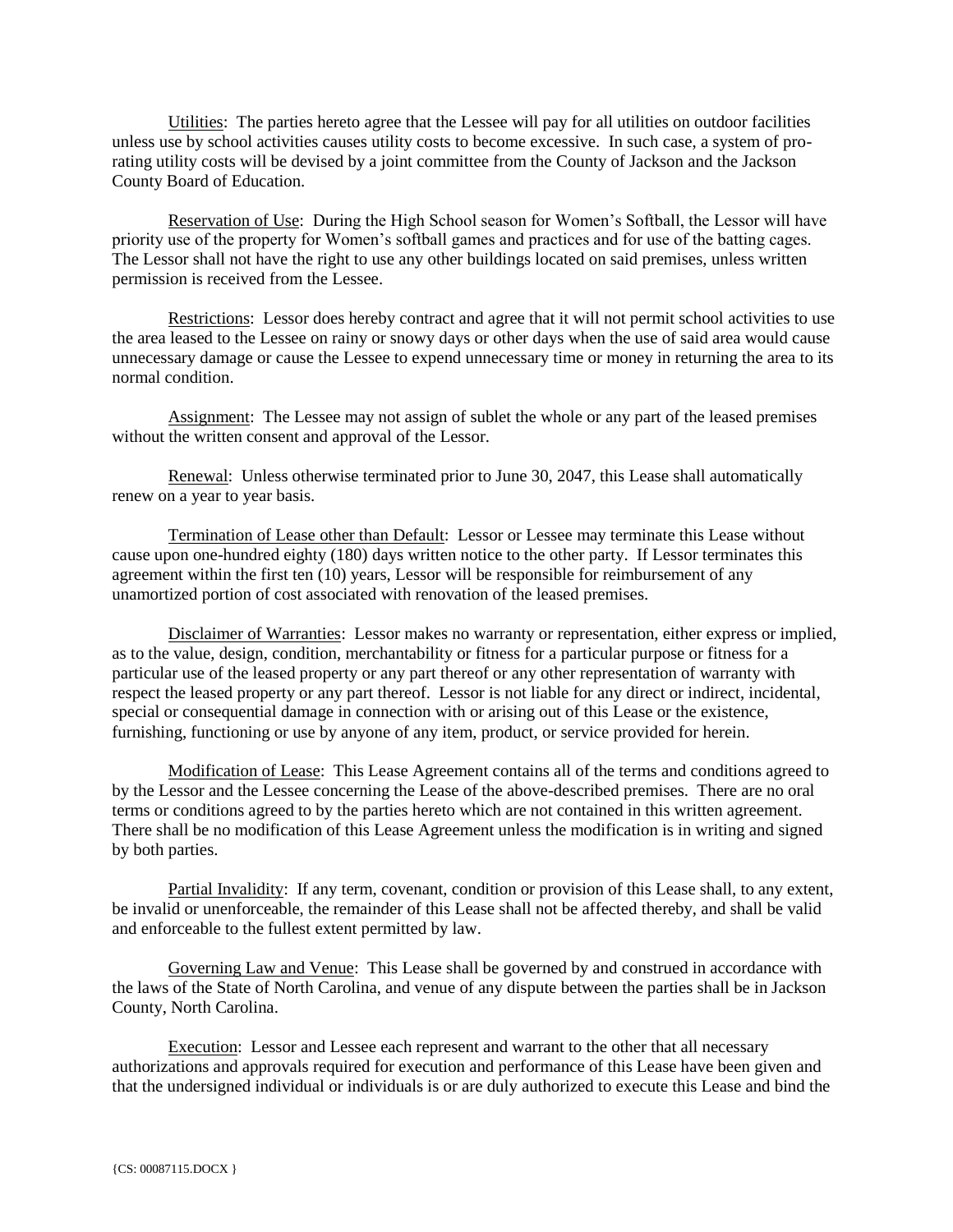party for which it signs. This Lease may be simultaneously executed in several counterparts, each of which is an original and all of which constitute but one and the same instrument.

Liability: This Lease is an agreement with a non-school group to use school property for other than school purposes and the use is consistent with the proper preservation and care of the public school property and otherwise in accordance with N.C.G.S. § 115C-524(b) and sections F and G of the Jackson County Board of Education Policy # 5030.

Damages and Insurance: Lessee is responsible for all damages to school facilities, except normal wear and tear, property or equipment that occurs while the facility is being used by the Lessor and that is caused by Lessor or its students or invitees. Lessee is required to furnish Lessor with a certificated for general liability coverage with a minimum coverage of \$1,000,000 for each claim made.

**IN WITNESS WHEREOF**, the parties hereto have caused this Lease to be executed in their corporate names by their duly authorized officers, all as of the date first above written.

**[SEAL] ATTEST:** **JACKSON COUNTY, NORTH CAROLINA**

 $\mathbf{B} \mathbf{v}$ :

 Brian Thomas McMahan Chairman, Board of Commissioners

# **[SEAL] ATTEST:**

## **THE JACKSON COUNTY BOARD OF EDUCATION**

 $\mathbf{B} \mathbf{v}$ :

Ali Laird-Large, Chairwoman

Cora Fields Assistant, Board of Education

\_\_\_\_\_\_\_\_\_\_\_\_\_\_\_\_\_\_\_\_\_\_

\_\_\_\_\_\_\_\_\_\_\_\_\_\_\_\_\_\_\_\_\_\_\_\_\_

Clerk, Board of Commissioner

Angela M. Winchester

This instrument has been preaudited in the manner required by The Local Government Budget and Fiscal Control Act.

\_\_\_\_\_\_\_\_\_\_\_\_\_\_\_\_\_\_\_\_\_\_\_\_\_\_\_\_\_\_\_\_\_\_\_\_\_\_\_\_\_\_\_\_\_\_\_\_\_\_ Darlene Fox, Finance Officer Jackson County, North Carolina